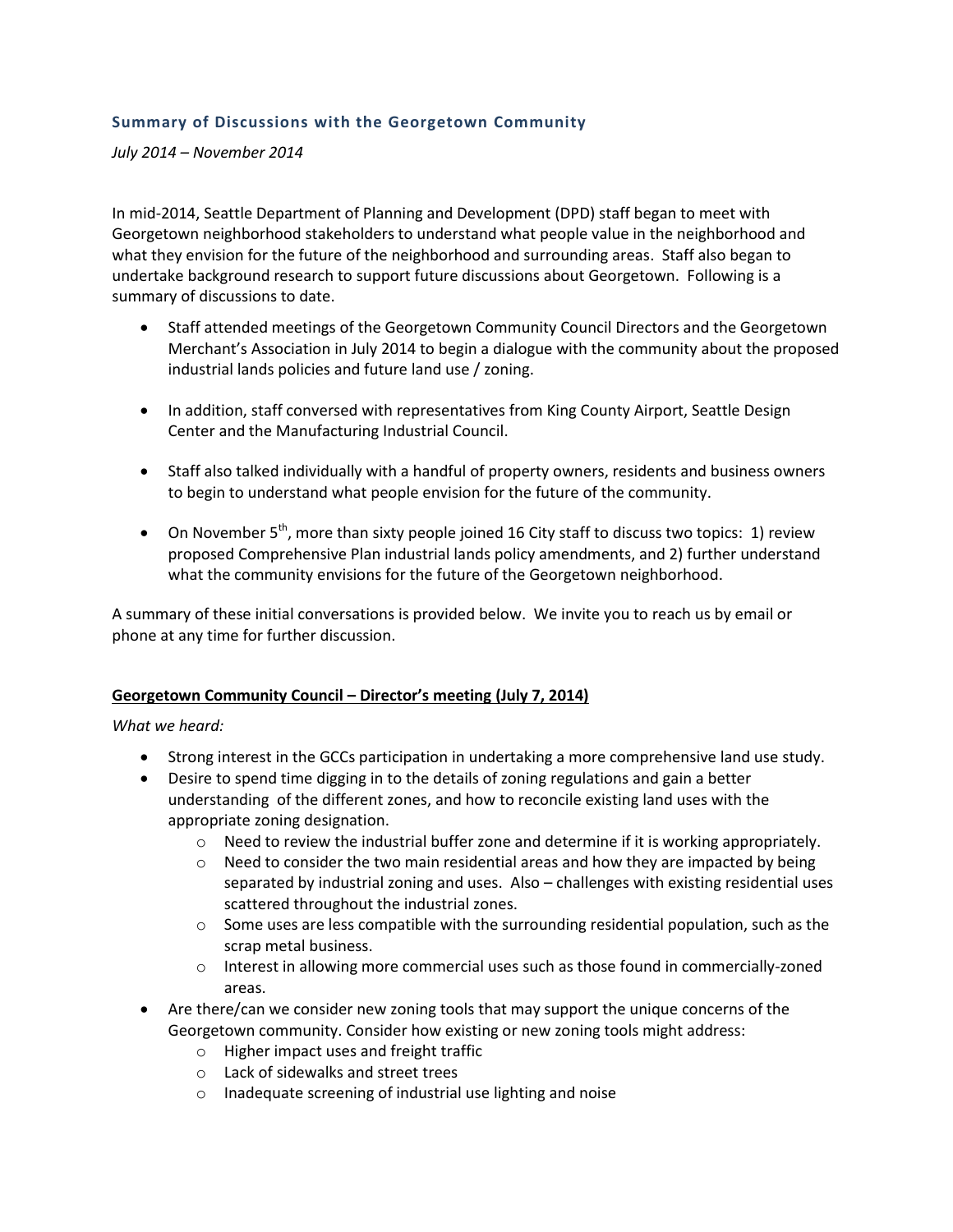- $\circ$  Ways to incentivize green industry more compatible use to buffer between residential and heavier industry.
- $\circ$  Generally ways to minimize impacts from industrial uses on the people who live and work in Georgetown.

## **Georgetown Merchants Association (July 8, 2014)**

Aly Pennucci attended the GMA meeting to introduce herself and provide an introduction to the proposed industrial lands polices and future land use in Georgetown. This was a brief presentation and the audience did not have comments at that time.

## **Other Ideas and Issues from Conversations with the Community**

(this is a summarized list; we welcome additional commentary and look forward to ongoing discussions)**:**

- Existing zoning does not match the reality on the ground why not rezone properties to match what is happening today?
- The industrial buffer does not provide an adequate buffer between the impacts of industrial uses and residents.
- Concern that industrial uses are moving out and restricting zoning to industrial lands will limit opportunities in the future.
- Desire to allow live-work / artist lofts within the industrial areas.
- Should allow nonconforming uses to expand and improve –why limit an existing house in an industrial area from expanding?
- Need improved walking connections between neighborhood areas and across streets. Truck traffic, lack of sidewalks, lack of landscaping buffers, etc. make for unsafe conditions.
- Maintaining the historic character is important both in the commercial and residential areas.
- LR zones are not working and are leading to removal of historic homes. There are a wide range of opinions about the existing LR zones and more recent development in these areas; similarly, a range of ideas about a need to expand or limit residential zoning.
- Many residents are concerned and affected by impacts (e.g. noise, light, aesthetics, etc.) of industrial businesses that are adjacent or within proximity to existing residential uses.
- Need to limit high-density uses in the flight paths.
- Concern that any unreinforced masonry policies will be too costly leading to increased rents or character buildings being demolished.
- Interest in building community and strengthen relationships between different stakeholders in the community.
- Concerns about access to open space.
- Desire for more services in the neighborhood.
- Need to better connect the design center / design district to the neighborhood.

# **November 5th Community Meeting Feedback**

(This is an early summary. More feedback from the meeting is forthcoming.)

 Strong interest in exempting Georgetown from some of the proposed industrial lands policies. This would allow for a full discussion of land use and zoning for the neighborhood in the future.